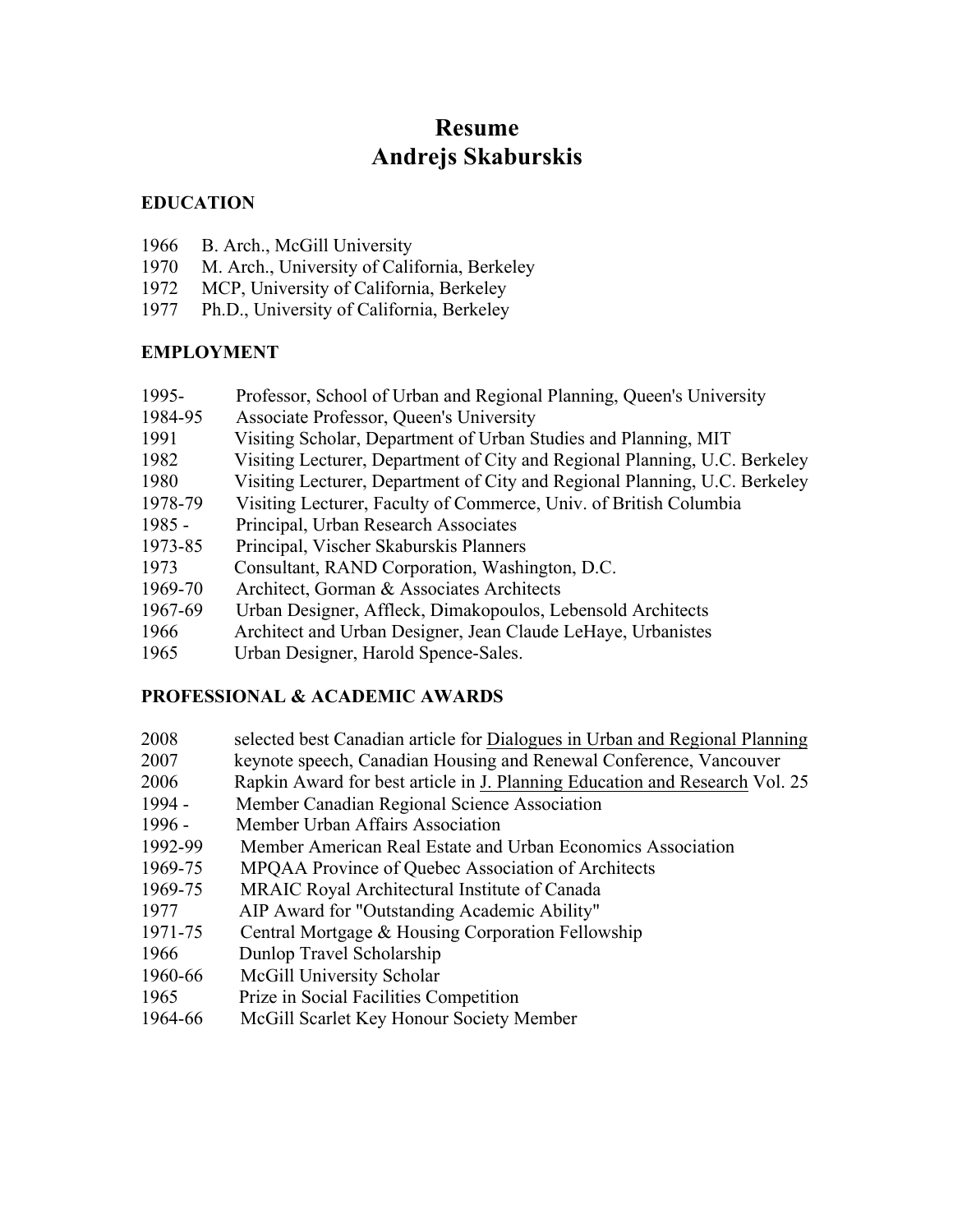#### **EDITORIAL RESPONSIBILITIES**

- 2005 North American Editor, Urban Studies
- 2002 Associate Editor J of Architectural and Planning Research
- 2001 Editorial Advisory Board, Housing Studies

#### **REFEREED JOURNAL ARTICLES**

McGirr, E. Skaburskis, A. and T. Donegani (in press) "Expectations, Preferences and Satisfaction Levels among New and Long-tern Residents in a Gentrifying Toronto Neighbourhood", *Urban Studies*

Skaburskis A and K Nelson (in press) "Filtering and Gentrification in Toronto: Neighbourhood Transitions In and Out from the Lowest Income Decile Between 1981 and 2006", *Environment and Planning A*

Skaburskis, A (2012) "Gentrification and Toronto's Changing Household Characteristics and Income Distribution", *Journal of Planning Education and Research* 32: 191 – 203,

Skaburskis A and M Moos (2012) "The redistribution of residential property values in Montreal, Toronto, and Vancouver: examining neoclassical and Marxist views on changing investment patterns? (edited by H Bartel and G Arbuckle) *Readings in Canadian Real Estate*, 5e,

Moos M and A Skaburskis. (2010) "The Globalization of Urban Housing Markets: Immigration and Changing Housing Demand in Vancouver". *Urban Geography*. 31:6.  $724 - 749$ ,

Skaburskis A (2010) "Gentrification and the Rent Gap in the Context of 'Risk Society'*" Environment and Planning A 42(4)* 895- 913,

Moos M and A Skaburskis, (2010) "The Changing Settlement Patterns of Home-Workers and Commuters in Canada", *Urban Affairs Quarterly*, 32:1 25-53

Moos, M. and Skaburskis, A. (2009) Workplace restructuring and urban form: The changing national settlement patterns of the Canadian workforce. Journal of Urban Affairs, 32(1), 25-53.

Moos M and A Skaburskis, (2008) The Probability of Single-family Dwelling Occupancy: Comparing Home Workers with Commuters in Canadian Cities, *Journal Planning Education and Research* 27(3) 319-340.

Skaburskis, A., (2008) "New Urbanism and Sprawl: A Toronto Case Study" in (Harper, Yeh and Costa, editors). *Dialogues in Urban and Regional Planning.* Routledge London,  $106 - 133$ ,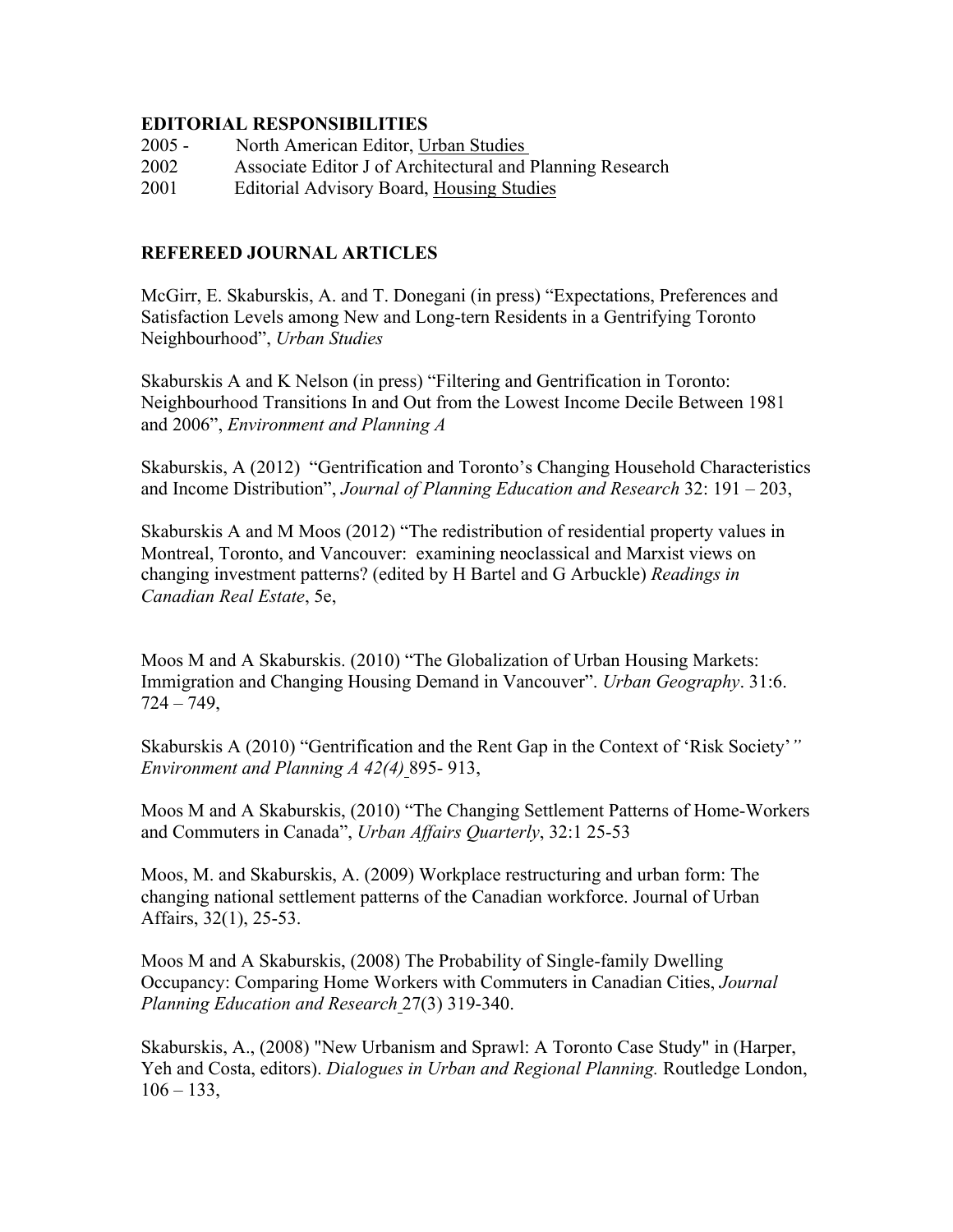Skaburskis A and M Moos, (2008) The Redistribution of Residential Property Values in Montreal, Toronto and Vancouver: Examining Neoclassical and Marxist Views On Changing Investment Patterns, *Environment and Planning A* 40, pp 905 – 927

Moos M and A Skaburskis, (2007) "The Characteristics and Location of Home Workers in Montreal, Toronto and Vancouver**",** *Urban Studies* 44(9) p 1781 – 1808.

Skaburskis "New Urbanism and Sprawl: A Toronto Case Study" *Journal of Planning Education and Research*, 25: 233-248, 2006.

Skaburskis "Filtering, City Change and the Supply of Low-priced Housing in Canada" *Urban Studies*, 43:3, pp. 533-558, 2006

Meligrana J and A Skaburskis "Extent, Location and Profiles of Continuing Gentrification in Canadian Metropolitan Areas, 1981-2001" *Urban Studies*, 42(9), 1569- 1592, 2005.

Skaburskis "Canada's Increasing Housing Affordability Burdens" with Eric Moore, *Housing Studies,* 19:3, pp. 395-414, 2004.

Skaburskis "Decomposing Canada's Growing Housing Affordability Problem: Do City Differences Matter?" *Urban Studies*, 41:1, pp. 117-149, 2004.

Skaburskis "Pricing City Form: Development Cost Charges and Simulated Markets", *Planning Practice and Research*, 8:2-3, pp. 197-211, 2003.

Skaburskis A and M Teitz "Forecasts and Outcomes", *Planning Theory and Practice*, 4:4, pp. 429-442, 2003

Skaburskis "Generational Differences and Future Housing Markets," *Canadian Journal of Regional Science*, XXV:3, pp. 377-403.

Tomalty R and A Skaburskis "Development Charges and City Planning Objectives: The Ontario Disconnect", Joint Issue *Canadian Planning and Policy/Canadian Journal of Urban Research*, pp. 142-161, 2003.

Skaburskis "Housing Prices and Housing Density: Do Higher Prices Make More Compact Cities," *Canadian Journal of Regional Science*, XXIII:3, pp. 455-480, 2000 issue published in 2001

Skaburskis and R Tomalty "The Effect of Property Taxes and Development Cost Charges on Urban Development: Views of Toronto and Ottawa Developers, Planners and Municipal Finance Officials". *Canadian Journal of Regional Science* XXIII:2, pp. 303- 325, 2000 issue published in 2001.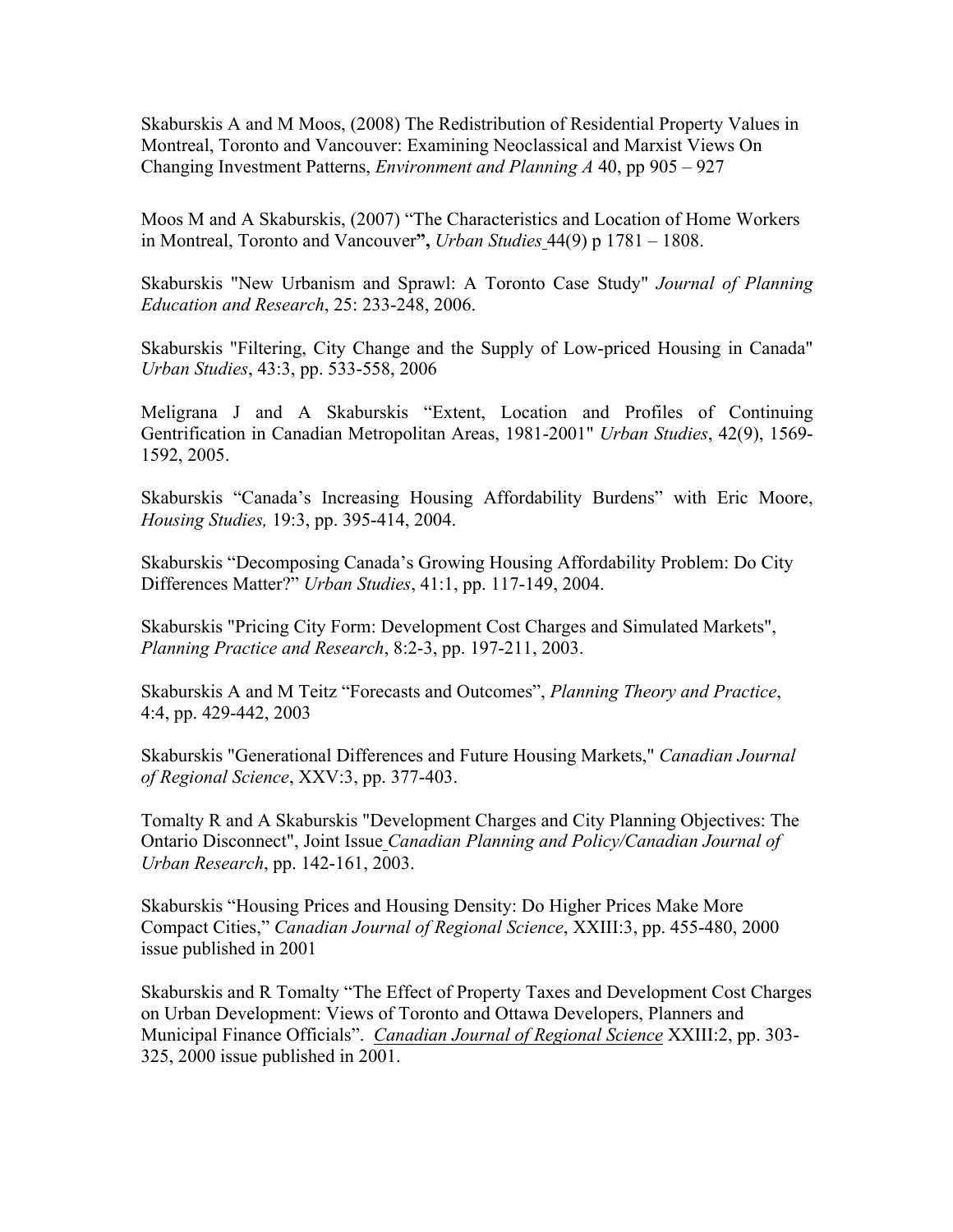Skaburskis and R Tomalty "How Can Property Taxes and Development Charges be Used to Shape Cities" *Plan Canada*, 41:1 pp 24-34, 2000.

Skaburskis A. and D Mok "The Impact of Withdrawing Subsidies for New Rental Housing in Ontario" Journal of Housing Studies, 15:2 pp. 213-238, 2000.

Skaburskis "Modelling the Choice of Tenure and Building Type," *Urban Studies* 36:13 pp. 2199-2215, 1999.

Skaburskis and B Bonner "The View of Canadian Planners on Growth Problems and Growth Management Strategies" *Plan Canada*, 39:3 pp. 26-32, 1999.

Skaburskis and R Tomalty "Land Value Taxation and Development Activity: The Reaction of Toronto and Ottawa Developers, Planners and Municipal Officials," *Canadian Journal of Regional Science*, XX:3 pp. 401-417, 1997.

Skaburskis A and C Fullerton, "The Lure of Exurbia" *Canadian Journal of Urban Research*, 7:2 pp. 245-259, 1998.

Tomalty R and Skaburskis "Negotiating Development Charges in Ontario: Average Cost versus Marginal Cost Pricing of Services" *Urban Studies*, 34:12 pp. 1987-2002, 1997.

Skaburskis and D Geros "The Changing Suburb: Burnaby B.C. Revisited" *Plan Canada*, 37:2 pp. 37-45, March 1997.

Skaburskis "Gender Differences in Housing Demand", *Urban Studies* 34:2 pp. 275-320 , 1997.

Skaburskis "The Consequences of Land-Value Taxation", *Journal of Planning Literature*, 10:1 pp. 3-21, August 1995.

Skaburskis "Resisting the Allure of Large Projection Models", *Journal of Planning Education and Research*, 14:3, pp. 191-202, 1995.

Skaburskis and M Pilon "The House Price Effects of the Canadian Constitutional Crises", *Canadian Journal of Regional Science*, XVII:2, pp. 217-232, 1994.

Skaburskis "Determinants of Canadian Headship Rates", Urban Studies, 31:8, pp. 1377- 1389, 1994.

Skaburskis and G Hack "Designing Alberta's Contemplated Housing R & D Program", *Journal of Architectural and Planning Research*. 10:1, pp. 23-39, Spring 1993.

Skaburskis "Goals for Restructuring Local Government Boundaries: Canadian lessons", *Environment and Planning C*, 10, pp. 159-172, 1992.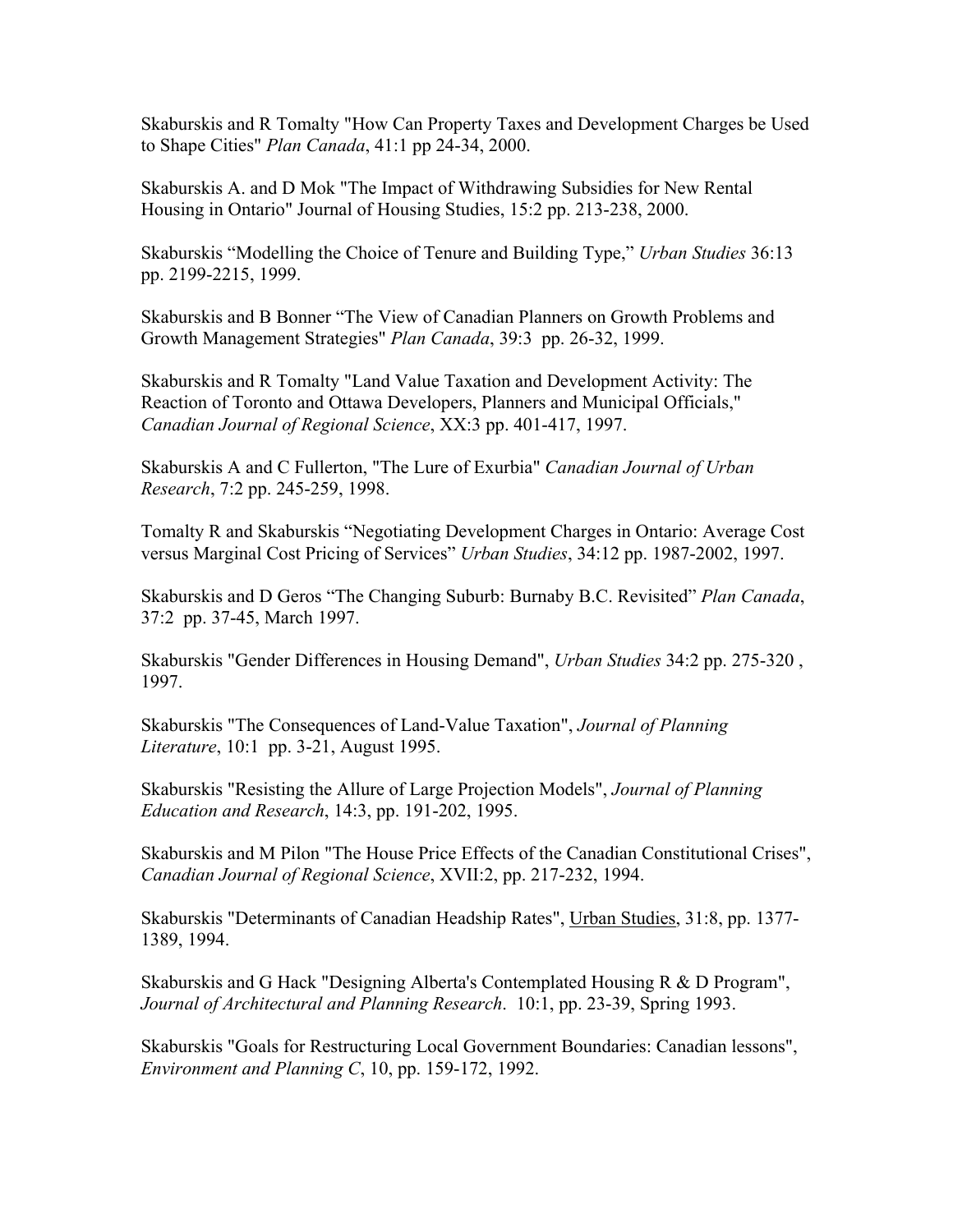Skaburskis and M Qadeer "Empirical Estimation of the Price Effects of Development Impact Fees", *Urban Studies*, 29:5, pp. 651-666, 1992.

Hack G and Skaburskis "Lessons from Canada's Housing R & D Experiences", *Environment and Planning* C. 10:1, pp. 61-76, 1992

Skaburskis and F Collignon "Cost-Effectiveness Analysis of Vocational Rehabilitation Services", *The Canadian Journal of Program Evaluation*, 6:2, pp. 1-24, 1991.

Skaburskis "The Design of Development Cost Charges", *Journal of Property Research*, 8, pp. 83-98, 1991.

Skaburskis "The Burden of Development Impact Fees", *Land Development Studies*, 7, pp. 173-185, 1990.

Skaburskis "The Differential Impacts of a Uniform Access Improvement", *Environment & Planning A*, 22:5 pp. 689-693, 1990.

Skaburskis "Options for Developing Resource Towns: The Effects of Increasing Government Involvement in New Town Development", *The Journal of Architectural and Planning Research*, 6:4 pp. 321-344, 1989.

Skaburskis "Inversions in Urban Density Gradients: A Brief Look at the Vancouver Metropolitan Area's Density Profile", Urban Studies, 26, pp. 397-401, 1989.

Arnott E and Skaburskis "Measuring Ontario's Increasing Housing Affordability Problem", *Social Indicators Research*, 21, pp. 501-515, 1989.

Skaburskis "The Cost of Alternative Settlement Patterns," *Impact Assessment Bulletin*, 7:1, pp. 61-73, 1989.

Skaburskis "Architectural 'Gems' Versus 'Vital Markets': An Evaluation of New Town Centre Options for Remote New Towns" *The Journal of Architectural and Planning Research*, 6:2, pp. 91-117, 1989.

Skaburskis "Impact Attenuation in Non-conflict Situation: Price Effects of a Nuisance Land-Use", *Environment and Planning A*, 21, pp. 375-383, 1989.

Skaburskis "Rental Residential Rehabilitation Decisions", Housing Studies, 4:1, pp. 58- 71, 1989.

Skaburskis "A Comparison of Suburban and Inner-City Condominium Markets", *Canadian Journal of Regional Science*, XI: 2, pp. 259-285, 1988.

Skaburskis "Criteria for Compensating for the Impacts of Large Projects", *Journal of Policy Analysis and Management*, 7:4, pp. 668-686, 1988.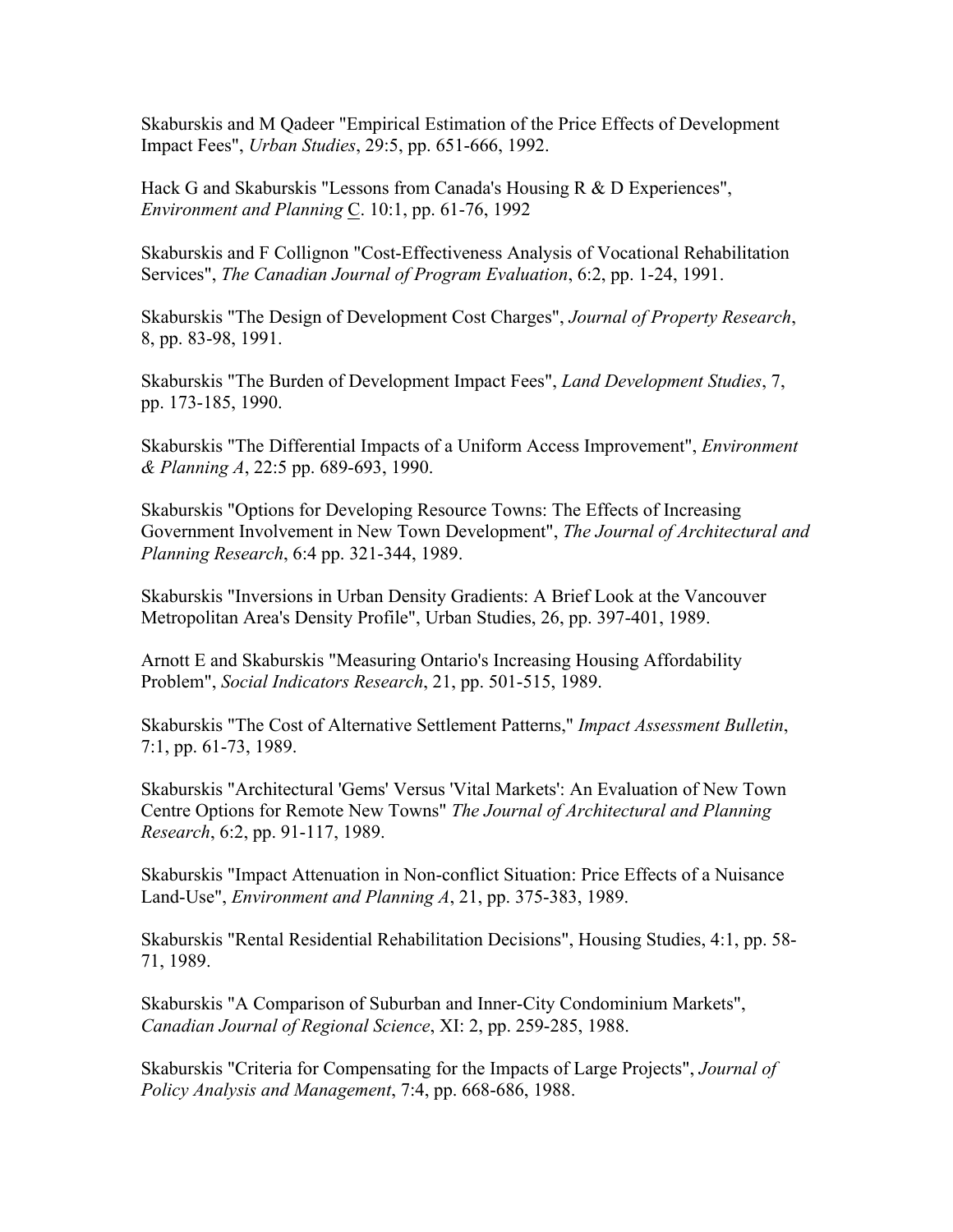Skaburskis "Speculation and Housing Prices: A Study of Vancouver's Boom-Bust Cycle", *Urban Affairs Quarterly*, 23:4, pp. 556-580, 1988.

Skaburskis "The Nature of Canadian Condominium Submarkets and Their Effect on the Evolution of the Urban Spatial Structure", *Urban Studies*, 25, pp. 109-123, 1988.

Skaburskis "The Regional Development Implications of Settlement Plans: New Towns Versus Long Distance Commutes", *Canadian Journal of Regional Science*, X:2, pp. 189-202, 1987.

Skaburskis and J Bullen "Measuring the Impact of Waste Disposal Sites", *Impact Assessment Bulletin*, 15:1, pp. 25-35, 1987.

Skaburskis "Cost-Benefit Analysis, Ethics and Problem Boundaries", *Evaluation Review*, 11:5, pp. 591-611, 1987.

Skaburskis "Rationalizing Government Programs: The Rationale for the Canadian Residential Assistance Program", *Evaluation Review*, pp. 518-536, 1986.

Skaburskis "Externalities and Property Prices: A test of the Schall Hypothesis", *Journal of Regional Science*, 22, pp. 213-223, 1981.

Skaburskis "Determinants of Housing Stock Losses", *American Real Estate and Urban Economics Association Journal*, 19, pp. 181-184, 1981.

"Growth and Change in Buildings", *RAIC Journal*, 1966 **Books**

Keating, Teitz, Skaburskis, Rent Control: Regulation and the Rental Housing Market CUPR Press (Rutgers University, New Brunswick, NJ), 1998.

### **MONOGRAPHS**

Tomalty, R and A Skaburskis Government imposed charges on new housing in Canada CMHC Ottawa (85 pages) 2007

Skaburskis and Meligrana The Efficacy of the Filtering Process in the Supply of Housing to Lower-Income Canadian Households (267 pp.) CMHC Ottawa, 2004.

Skaburskis and Meligrana The Gentrification Process in Canada CMHC Ottawa 2004

Moore E and Skaburskis Shelter Costs in Canada: Social and Geographic Implications, National Secretariat on Homelessness, Ottawa 2002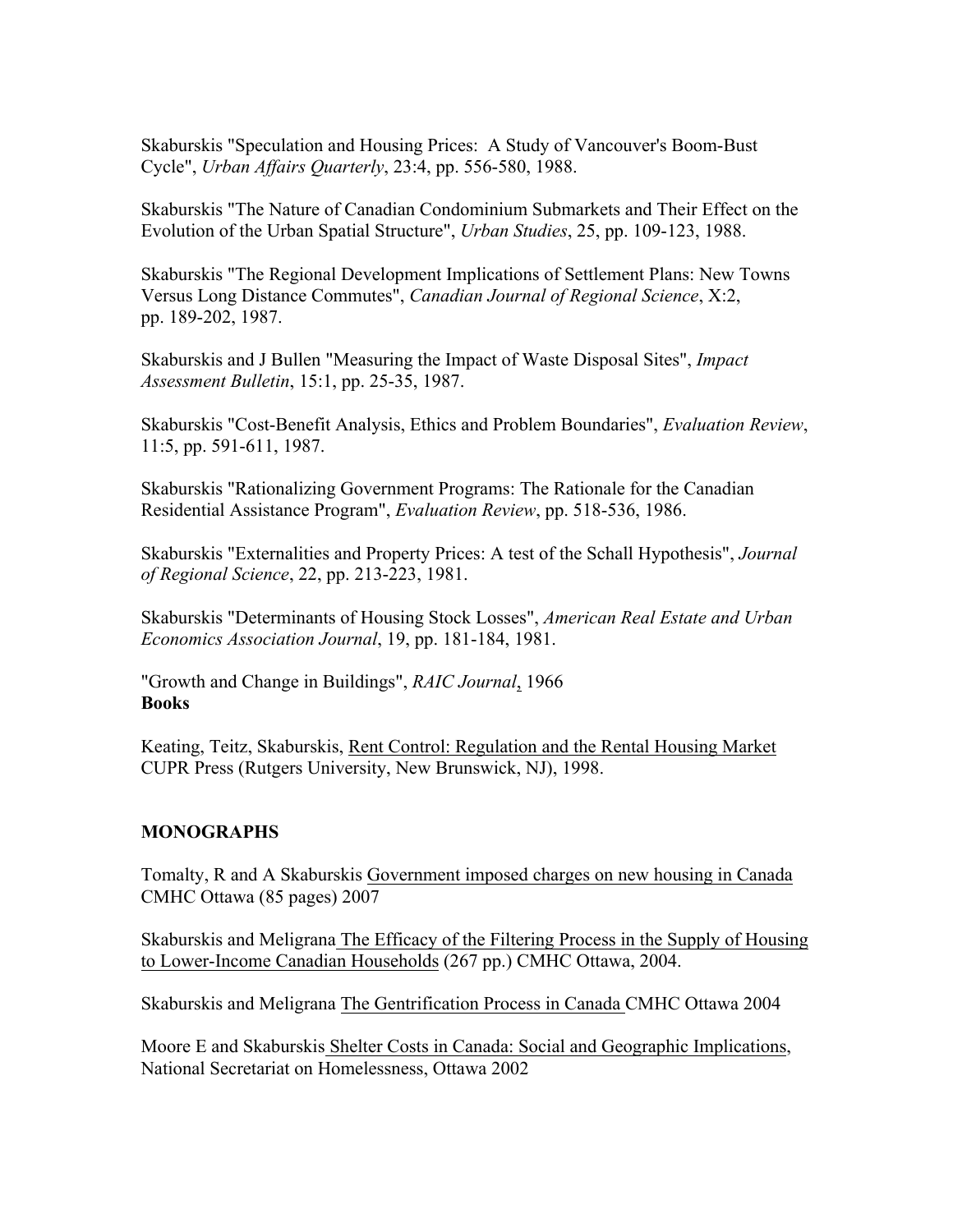Skaburskis and C. Warren Intergenerational Differences as a Basis for Housing Policy (240 pages) CMHC Ottawa 2001.

Skaburskis The Effect of Development Cost Charges on Urban Form, (102 pp.), CMHC Ottawa, 1999.

Multifamily Housing for Community Sustainability with Quadrangle Architects Limited, *et al.*, CMHC Ottawa (100 pp), 1998.

Characteristics of Market Demand for Different Building Types in the Larger Cities in Ontario, (64 pp.), CMHC Ottawa, 1997.

Gender Differences in Housing Demand, (146 pp.), CMHC, 1995.

"Recapturing of Unearned Increment Land Taxes and Betterment Levies", (with Mohammad Qadeer), (202 pp.). Prepared for Canada Mortgage and Housing Corporation, 1993.

Headship Rate Determinants and Forecasts, (with T. Burch), CMHC, 5 volumes, Ottawa, (approx. 300 pp), Dec. 1992.

An Assessment of Development Cost Charges, BC Ministry of Municipal Affairs, Victoria, (HD 319.B7S52), (58 pp.), 1993.

Objectives and Approaches to Planning the Restructure of Local Governments in British Columbia, BC Ministry of Municipal Affairs, Victoria, (77 pp.), 1987.

National Condominium Market Study - 7 Volumes, published by CMHC, (669 pp.), 1985.

Spatial Implications of Provincial Grants and Subsidies to Local Areas, Queen's Printer (HD 319.B7563), Victoria, (107 pp.), 1981.

Rural Residential Subdivisions in British Columbia, Queen's Printer (HD 319.B7R87), Victoria, (142 pp.), 1981.

Post-occupancy Evaluation of False Creek Area 6 Phase 1 (with J.C. Vischer), CMHC, Ottawa (321 pp.), 1980.

Alternate Methods of Financing and Developing Resource-Based Communities, B.C. Government Publication (HJ9352BB T5), Victoria, (176 pp.), 1977.

# **BOOK CHAPTERS**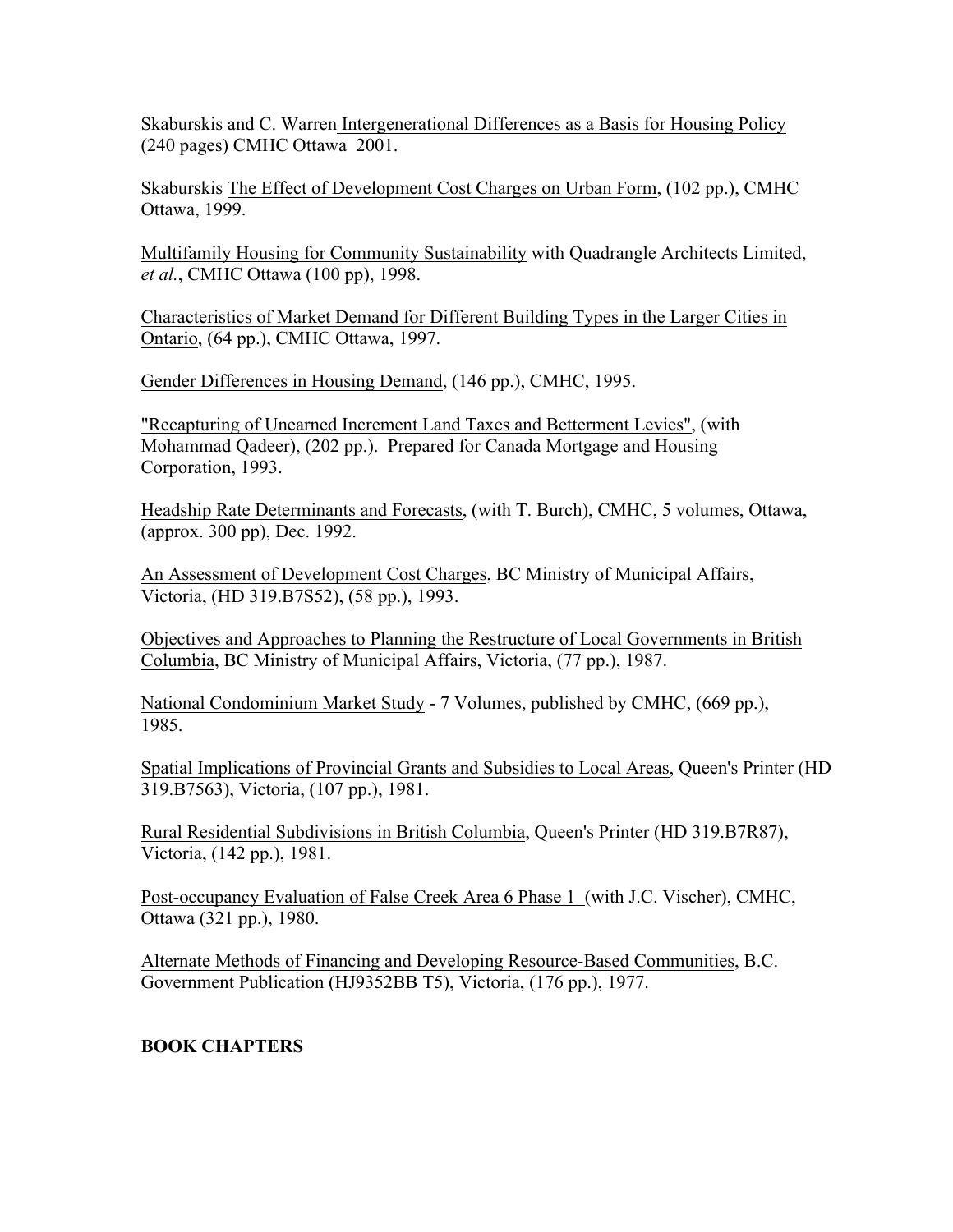Skaburskis A. and M. Moos, (in Press) "Urban Economics: the factors Shaping the value of Land", in Filion, Bunting and Walker (editors) *Canadian Cities in Transition 3rd edition*, Oxford University Press

Skaburskis A and M. Moos (2010) "The Economics of Urban Land", in Filion, Bunting and Walker (editors) *Canadian Cities in Transition 3rd edition,* Oxford University Press, 225 - 247

Skaburskis (2008) "New Urbanism and Sprawl: A Toronto Case Study" in ( Harper, Yeh and Costa, editors). *Dialogues in Urban and Regional Planning.* Routledge London, 106 – 133,

Skaburskis and D Mok (2006) "Cites as Land Markets", in Filion & Bunting (editors) *Canadian Cities in Transition 3rd edition,* Oxford University Press,

Skaburskis A (2004) "Goals for Municipal Restructuring Plans" in J. Meligrana, ed., *Re-Drawing Local Government Boundaries: An International Study of Politics, Procedures and Decisions*, Vancouver, UBC Press.

Tomalty R and Skaburskis, (2003) "The Politics of Average versus Marginal Cost Pricing of Development Charges: A Canadian Case Study," in F. Ennis (ed.) Infrastructure Provision and the Negotiating Process, Ch. 6, pp. 95-116, Ashgate.

Skaburskis Review of Land Value Taxation (1999) by Dick Netzer, Journal of the American Planning Association, Vol. 65:4, pp. 446-447.

Skaburskis, "Condominiums," in N.L. Shumsky (ed.) Encyclopedia of Urban American: Cities and Suburbs pp. 202-204, ABC-CLIO, Inc. Oxford, 1998.

Skaburskis, "An Overview of Regional Planning Instruments," in McNeil, A. and T.A. Hutton, (eds.) Expanding The Planning Tool Kit: Options for Growth Management in a Context of Structural Change and Sustainable Development, Centre for Human Settlements, UBC, Vancouver. pp. 25-36, 1994.

Skaburskis, "Overview of Growth Management in the Context of Strategic Planning: Roles and Objectives," ibid. pp. 17-19.

Skaburskis, "Net Change in the Postwar Housing Stock" in: House, Home, and Community: Progress in Housing Canadians 1945-1986, editor J. Miron with Bourne, Fallis, Skaburskis, Steele, and Streich. McGill - Queen's University Press, Montreal. 1993, pp. 155-172.

Moore E and Skaburskis, "Measuring Transitions in the Housing Stock" ibid. pp. 173-187.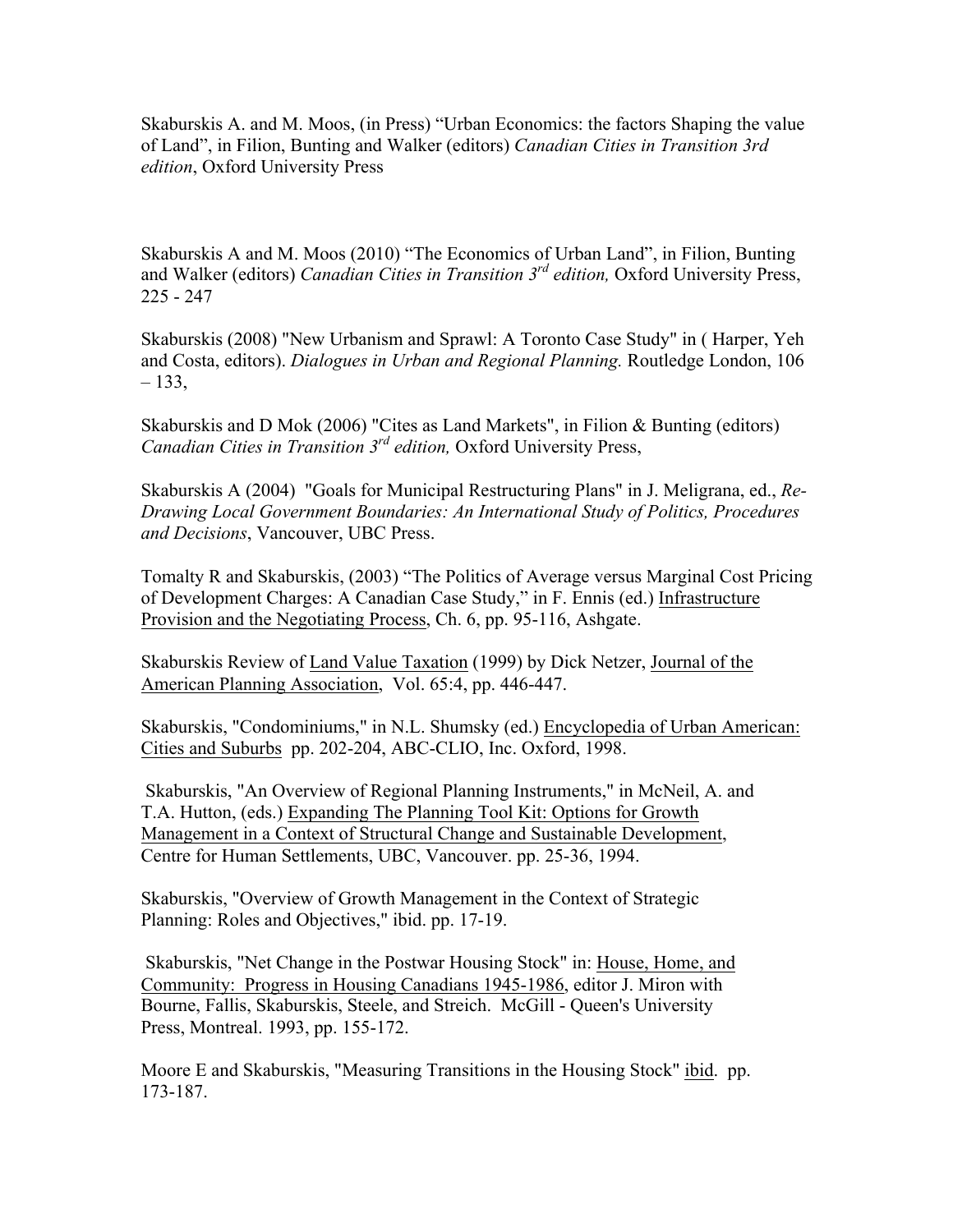#### **OTHER ARTICLES**

Skaburskis "Gentrification and the Risk Society", Wharton Real Estate Review, 15(2) 2011

Skaburskis "New Urbanism and Sprawl", Wharton Real Estate Review, XIII(2) p84 – 96 2009

Skaburskis "Shame, Guilt and Remorse: the Drivers of Housing Policy", Housing Policy Debate 19:2 413 – 417, 2008

Skaburskis "The Origin of 'Wicked Problems'" Planning Theory and Practice 9:2 277 – 280, 2008

Skaburskis The Chasm", acceptance speech for the Rapkin Award, J of Planning Education and Practice , 26:3 365-366

Skaburskis "My Work and Practice " Zen Gong, 14(2): 31 - 32, July 2006

Skaburskis "Finding Manjusri, Zen Gong", 13(1): 12 - 15, July 2005.

Skaburskis and R Tomalty "Can Property Taxes and Development Charges Help Shape Metropolitan Areas?", Wharton Real Estate Review, VII:2, pp. 54-61, 2003.

Skaburskis "Writing for the Zen Gong", Zen Gong, 11(1):29, July 2002.

Skaburskis "Starting Home Practice", Zen Gong, Vol. 9:2, pp. 26, November 2000.

Skaburskis "Evaluating the RRAP Evaluation", Canadian Housing, pp. 43-44, 1985.

Skaburskis "Condominium Demand: How the Market Evolved and Changed", Habitat, 27:4, pp. 41-45, 1984.

#### **BOOK REVIEWS**

Finding Room: Policy Options for a Canadian Rental Housing Strategy, David Hulchanski and Michael Shapcott (eds.) Toronto: Centre for Urban and Community Studies, University of Toronto, 453 pp., 2004.

Creeping Conformity: How Canada Became Suburban 1900-1960, Richard Harris, Toronto: University of Toronto Press, 294 pp., 2004.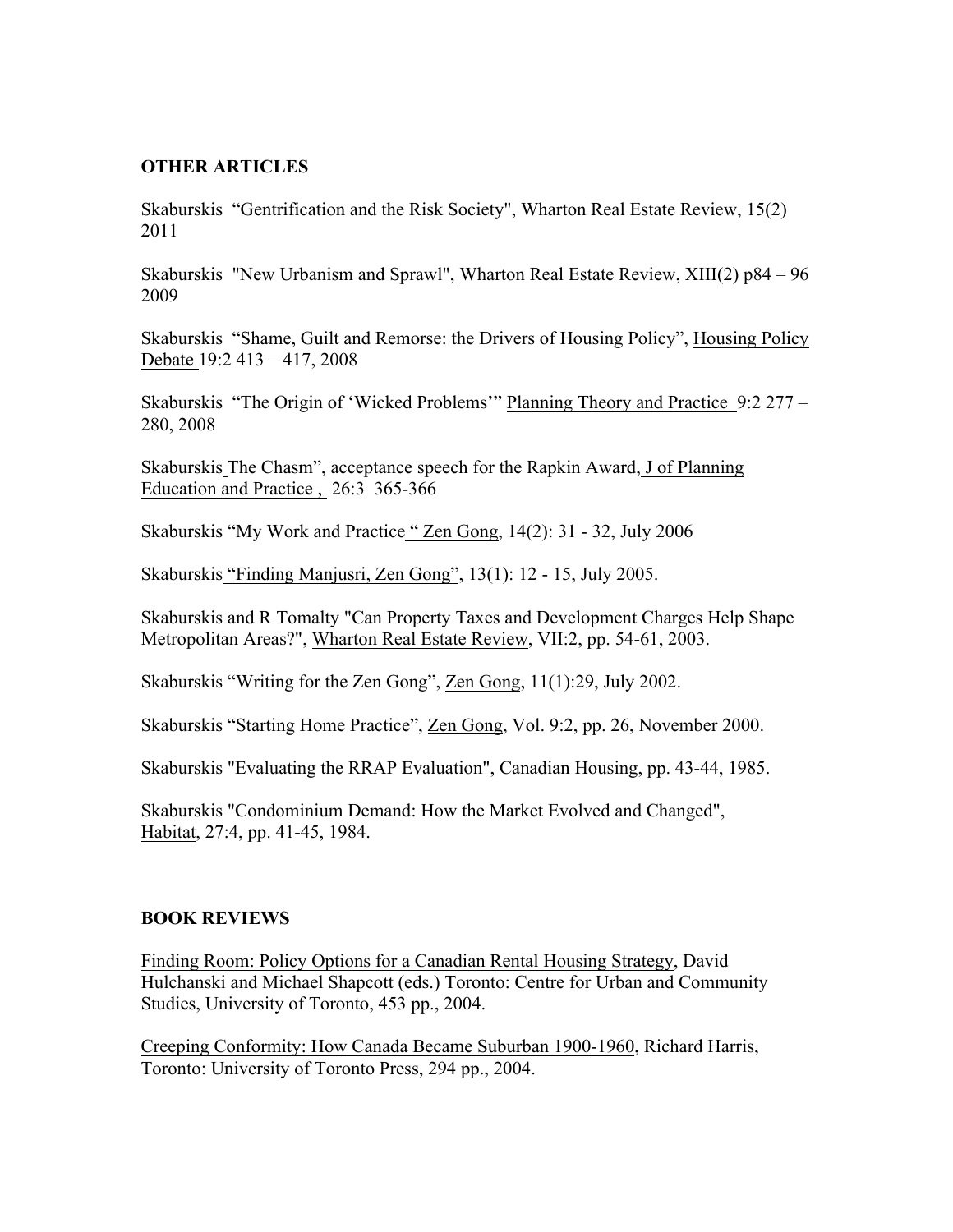Red Tape and Housing Costs: How Regulation Affects New Residential Development, by Michael Luger and Kenneth Temkin, Canadian Journal of Urban Research. 2001.

Land Value Taxation by Dick Netzer, Journal of the American Planning Association, 64:4 pp. 446-447, 1999

# **TECHNICAL PAPERS**

The Incidence and Impact of Taxes, Fees and Exactions on New Housing CMHC Ottawa (43 pages) 2007 Housing the "Boom", "Bust" and "Echo" Generations (with Christine Warne) CMHC

Ottawa, (55 pages) 2001

A Compendium Of Intergenerational Profiles And Their Interrelationship With The Factors That Affect Housing Conditions And Markets, CMHC Ottawa, (180 pages) 2000

Assessing the Value of Railway Rights-of-Way. Canadian Pacific Railways, Calgary, 1999.

1991-1996 Comparison Of Earnings, Unemployment Rates, And Government Transfer Payments To High School, Other Post-Secondary Institution And University Graduates, Queen's University, Kingston, 1999

An Assessment of Interest in Continuing Education Programs at Queen's University in Occupational and Physical Therapy, School of Rehabilitation Therapy, Queen's University, Kingston, (27 pp) 1998.

The Characteristics of Market Demand for Different Building Types in the Larger Cities of Ontario CMHC Ottawa, (64 pp) 1997.

Demand Profiles for Higher Density Housing CMHC Ottawa (42 pp) 1997.

Housing Choice and Density: A Study of Ottawa Residents CMHC Ottawa, forthcoming.

Gender Differences in Housing Demand, CMHC (150 pp) 1996.

The Environmental Consequences of Local Fiscal Instruments (with Ray Tomalty) Ministry of Environment, (160 pp) 1996.

Methods For Evaluating Homeownership, (with Marion Steele), CMHC, Ottawa, (71 pp.) 1994.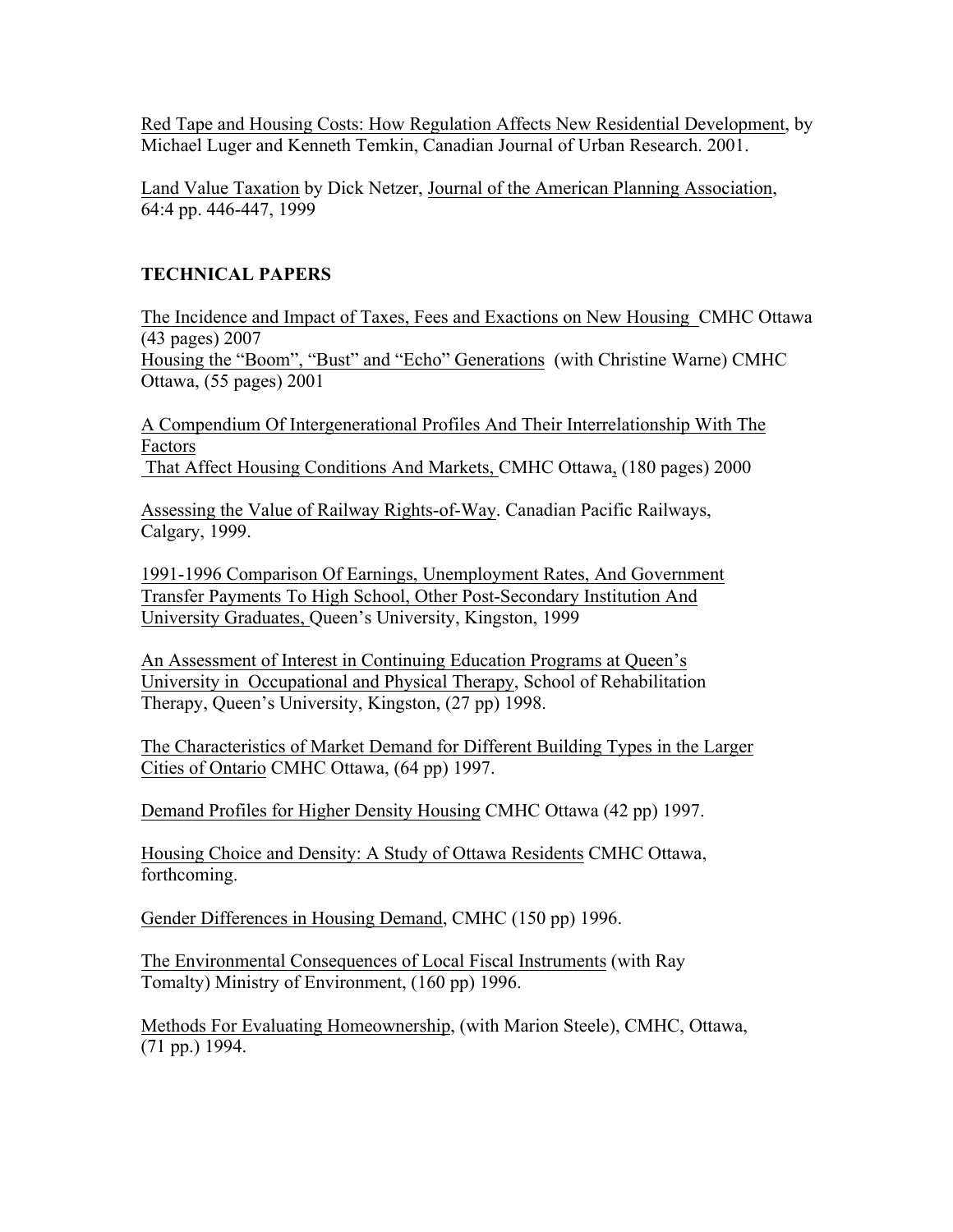A Regional Planning Tool Kit, BC Ministry of Municipal Affairs, Victoria, (50 pp.) 1993.

Assessment of Rationale for CMHC Involvement in Housing and Planning Research, Information and Communications Programs. With Abt Associates of Canada for CMHC Ottawa. 1993.

Forecasting Long-Term Housing Requirements, Ministry of Housing, Toronto, Ontario, (60 pp.). 1990.

The Relative Importance of Condominium Markets to Families With Dependant Children, Ontario Human Rights Commission, Toronto, (48 pp.). 1988.

Policies for Financing the Rapid Expansion of Municipal Infrastructure, Vol. II and Vol. III, with R. Rabnett.

Rabnett & Associates and Sussex Consultants, Vancouver. (approx. 400 pp.) 1986.

Framework for Assessing Compensation\Mitigation Requirements Due to the Revelstoke Canyon Dam's Impact on Local Government Services and Finances, B.C. Ministry of Environment, Victoria. (68 pp.) 1986.

Multiple Transactions and Housing Prices: A Study of Speculative Activity in Vancouver: 1979-1981, CMHC, (38 pp.) 1986.

Non-Residential Property Taxation in British Columbia, B.C. Ministry of Municipal Affairs, (74 pp.) 1985.

Housing Needs of the Elderly in British Columbia, CMHC, (53 pp.) 1984.

Determinants of Rental Rehabilitation: A Study of Factors Considered by RRAP(P) Applicants, Canada Mortgage and Housing Corporation, (approx. 200 pp.) 1982.

Potential Impacts and Uses of Development Cost Charges, B.C. Ministry of Municipal Affairs, (60 pp.) 1981.

Alberta Housing Research and Development, Alberta Housing and Public Works, 4 Volumes, (approx. 300 pp.) 1981.

False Creek: Post Occupancy Evaluation, CMHC, (340 pp.) 1980.

Resource Community Planning: Economic Implications for Resource Developers of Settlement Options, B.C. Ministry of Municipal Affairs, (37 pp.). 1980.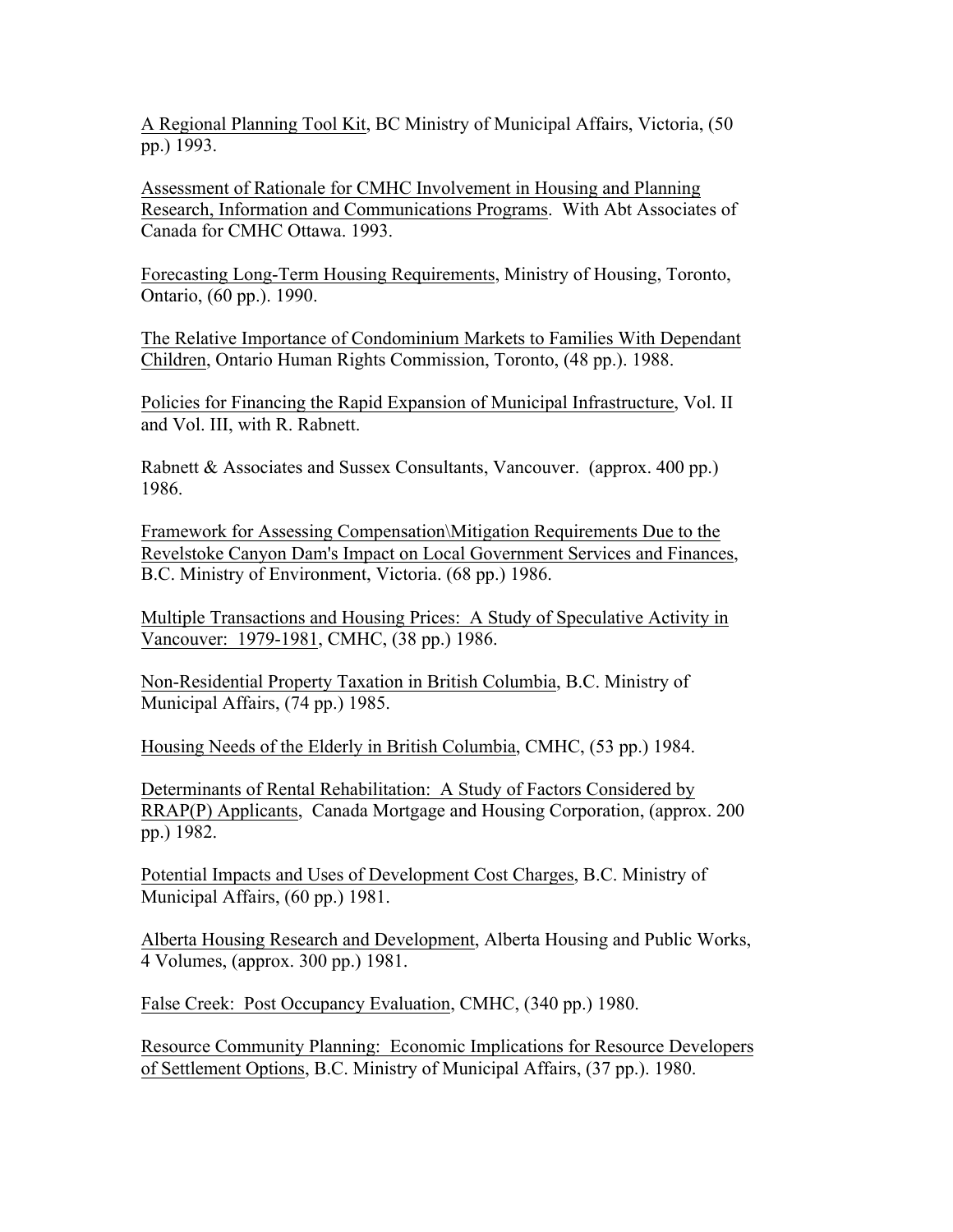Demolitions, Conversions, Abandonments, CMHC, 3 Volumes, (429 pp.) 1979.

Physical Plan, Tumbler Ridge Northeast Sector, B.C., "Town Centre Concepts" and, "Service Sector Housing", B.C. Ministry of Municipal Affairs, (approx. 80 pp.) 1978.

The Impact of BART on Property Values: A Case Study of the Rockridge Neighbourhood, HUD, DOT publication #WP-19-5-76, (89 pp.) 1978.

FHA Single Family Workload Forecasting, HUD, Region IX, (approx. 40 pages) 1975.

An Evaluation of the Costs and Effectiveness of Vocational Rehabilitation Service Strategies for Individuals Most Severely Handicapped, Berkeley Planning Associates, (approx. 60 pp.) 1985.

# **INVITED LECTURES**

Presentations in the UK, Australia, Iran, China, United States, Canada, Italy, Sweden, Norway, United Kingdom, Nepal, Latvia. Details available.

# **CONFERENCE PRESENTATIONS**

Two a year on average

# **CONSULTING PROJECTS**

2006 The effect of taxes and fees on the cost and price of new housing in Canada, sub-consultant to Ray Tomalty. CMHC. 2004 (with John Meligrana) Gentrification in Canadian cities. CMHC. 2003 The efficacy of the filtering process in supplying affordable housing to lower income Canadians, CMHC. 2002 Trends and Profiles of Households with Severe Housing Affordability Problems. Background paper for Memorandum to Cabinet: National Secretariat on Homelessness 2001 CMHC- review of municipal strategies for reducing housing cost papers.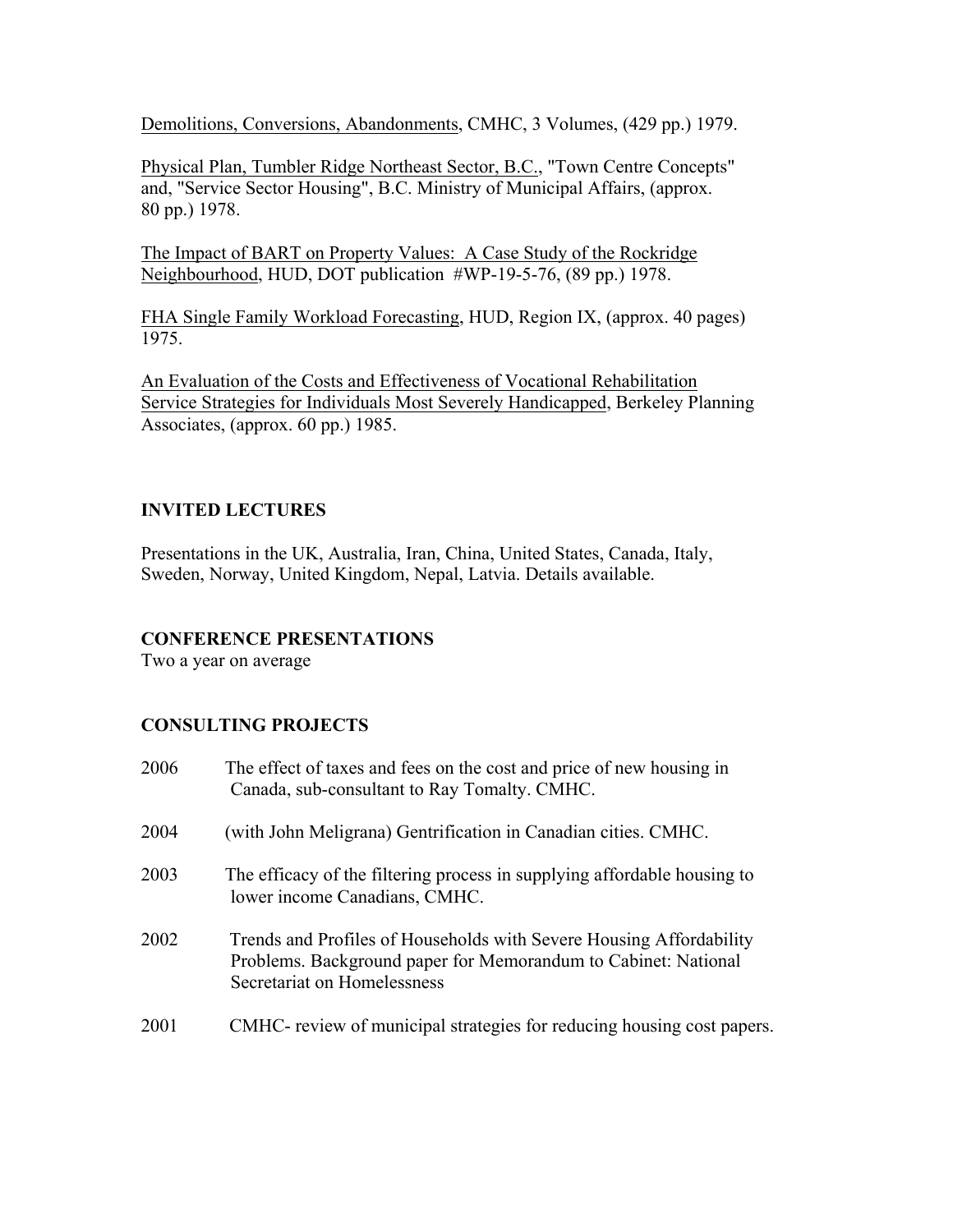| 2000 | CMHC- assessed the housing policy implications of intergenerational<br>differences in potential market size, preferences, incomes, and financial<br>opportunities.                        |
|------|-------------------------------------------------------------------------------------------------------------------------------------------------------------------------------------------|
| 1999 | Municipal Development Strategies for Jurmala, Latvia. (CIDA)                                                                                                                              |
|      | Developed methods for land value assessment for the Department of<br>Land taxation, Ministry of Finance, Riga, Latvia. (CIDA)                                                             |
|      | Developed methods for appraising railway corridors for the IBI<br>Group, Canadian pacific Railway. Consultant to CPR.                                                                     |
| 1998 | CMHC - assessed the use of development cost charges as a growth<br>management tool.                                                                                                       |
| 1996 | CMHC-assessed - The Characteristics of demand for higher density<br>housing in Ottawa/Carleton: A collaborative project with Quadrangle<br>Architects.                                    |
| 1995 | Assessed the effects of a reduction in the income disparity between<br>men and women on the Toronto and Vancouver housing markets for<br>CMHC.                                            |
|      | Assessed the effect of property taxes and development cost charges<br>on the density and pattern of development in Toronto and Ottawa for<br>the Federal Ministry of Environment.         |
| 1994 | Evaluated land taxes and betterment fees with Mohammed Qadeer<br>for CMHC.<br>Develop evaluation strategies for federal home ownership policies for<br>CMHC.                              |
| 1993 | Regional Planning Strategies for Growth Management and Economic<br>Restructuring for the B.C. Ministry of Municipal Affairs.                                                              |
|      | Assessment of Rationale for the Federal Governments' involvement in<br>housing and planning research, information and communication<br>activities with Abt Associates of Canada for CMHC. |
| 1992 | Assessed factors influencing headship rates and prepared household<br>forecasts for Canada and provinces 1991-2011 with Thomas Burch of<br>Univ. of Western Ontario for CMHC.             |
| 1991 | Ontario Ministry of Housing: Developed approaches and methods for<br>forecasting long term housing requirements.                                                                          |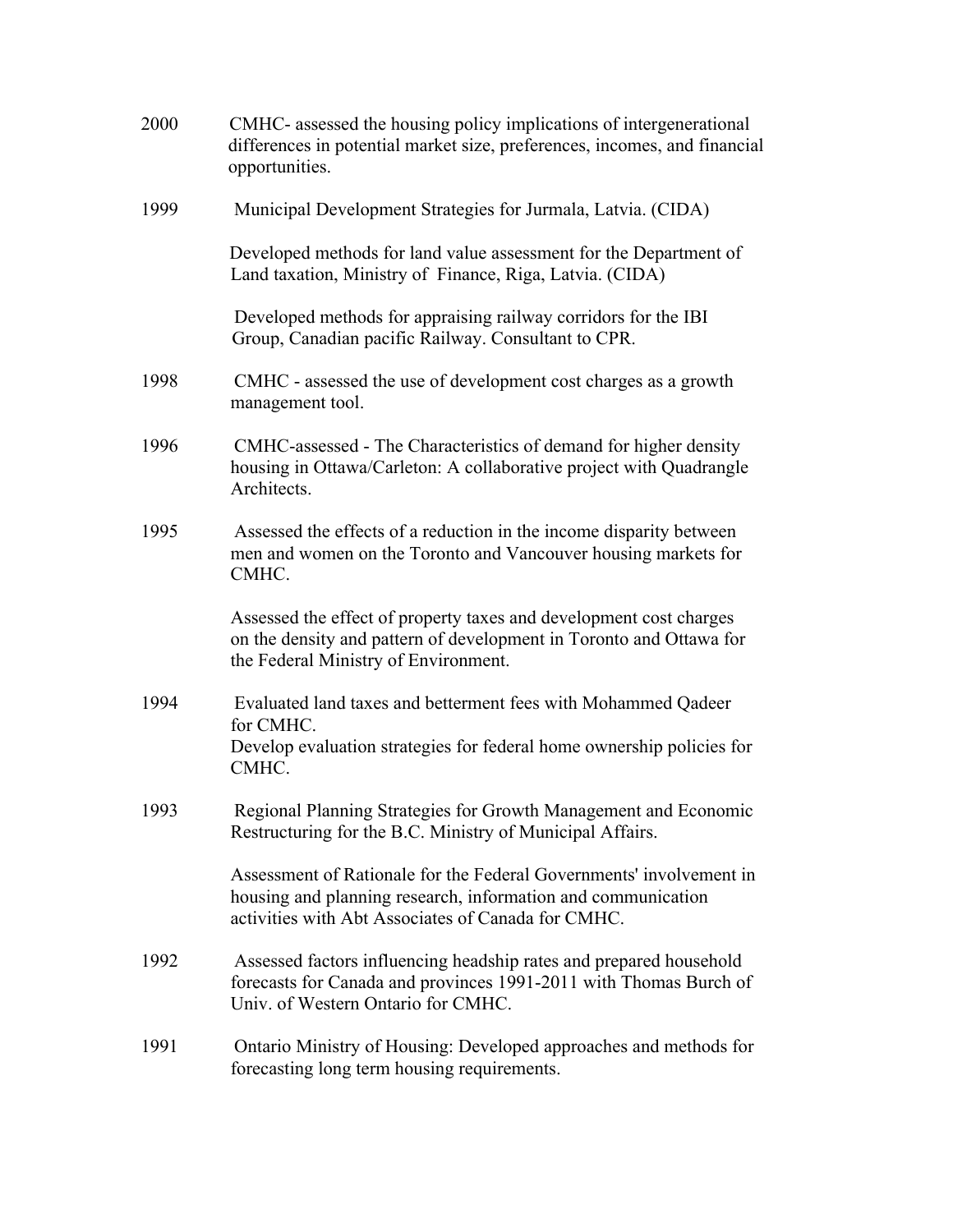| 1990 | Ministry of Municipal Affairs, B.C.: Developed and assessed<br>alternative methods for financing municipal infrastructure.                                                                     |
|------|------------------------------------------------------------------------------------------------------------------------------------------------------------------------------------------------|
| 1989 | Ontario Human Rights Commission: Expert witness testifying on the<br>effects of restricting condominiums to adult only households.                                                             |
| 1987 | Ministry of Tourism, B.C. Evaluation of alternative methods for<br>financing the tourist based infrastructure of resort towns.                                                                 |
|      | Ministry of Municipal Affairs, B.C. Review of objectives and<br>approaches for provincial involvement in planning local government<br>restructure.                                             |
| 1986 | Ministry of Municipal Affairs, B.C. Development of framework for<br>evaluating proposed municipal boundary changes. Development of<br>guidelines for resolving and reducing boundary disputes. |
|      | Government of North West Territories (NOGAP). Methods for<br>planning, developing and financing the potential forced growth of<br>local communities.                                           |
| 1985 | Ministry of Municipal Affairs, B.C. The expected impact of non-<br>residential property taxes.                                                                                                 |
|      | Ministry of Environment, B.C. Framework for assessing the<br>compensation\mitigation requirements due to B.C. Hydro's<br>Revelstoke Canyon Dam.                                                |
|      | Ministry of Lands, Parks and Housing, B.C. Assessing Private Sector<br>Housing Options for the Elderly.                                                                                        |
| 1984 | CMHC: national survey to assess the factors affecting the demand for<br>condominiums and the risk associated with mortgage insurance.                                                          |
| 1983 | CMHC: national survey to identify the determinants of rental<br>residential rehabilitation activity.                                                                                           |
|      | CMHC: study on effects of speculation on Vancouver's housing<br>prices during 1981-1987.                                                                                                       |
|      | CMHC: demographic changes and the housing needs of the B.C.<br>elderly population.                                                                                                             |
|      | Ministry of Municipal Affairs, B.C.: Review of the Province's<br>development cost charge legislation.                                                                                          |
|      |                                                                                                                                                                                                |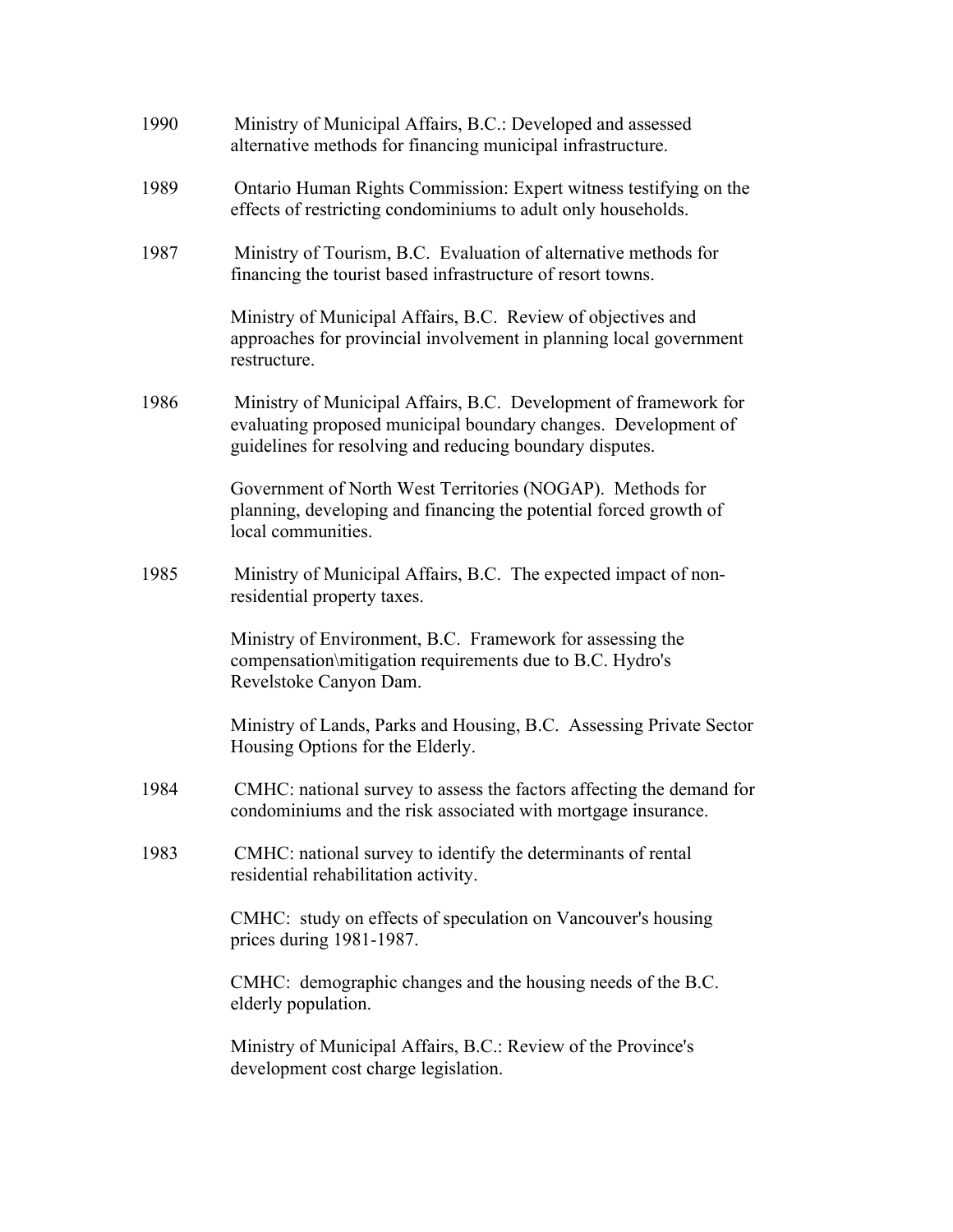|      | B.C. Utilities Commission: testified regarding B.C. Hydro's proposal<br>to compensate local municipalities for expected impacts of the<br>proposed Site C-Dam, B.C.                                                                                                                          |
|------|----------------------------------------------------------------------------------------------------------------------------------------------------------------------------------------------------------------------------------------------------------------------------------------------|
| 1982 | CMHC: Social and Economic Impacts of Inflation in Housing Prices.                                                                                                                                                                                                                            |
|      | CMHC: Expected Incidence of Shelter Allowances.                                                                                                                                                                                                                                              |
| 1982 | Alberta Housing and Public Works: developed the rationale, agenda<br>and structure for the Alberta Housing $R < D$ Program.                                                                                                                                                                  |
| 1981 | Capital Regional District Planning Department, Victoria, B.C.:<br>framework for evaluating the region's master plan. Review of<br>population projections, land-use and transportation infrastructure<br>needs.                                                                               |
| 1980 | Public Works, Canada, sub-consultant to Lavalin: benefit-cost<br>assessment of alternative plans for federal office accommodation in<br>Vancouver.                                                                                                                                           |
|      | Ministries of Municipal Affairs, Land, Parks and Housing, B.C.:<br>evaluated the structure of provincial grants to municipalities.                                                                                                                                                           |
|      | Canada Housing Design Council: The demand for rural residential<br>subdivisions, design guidelines and development control.                                                                                                                                                                  |
| 1979 | CMHC: The extent, determinants and impact of demolitions,<br>conversion and abandonment in Canada.                                                                                                                                                                                           |
|      | CMHC: post-occupancy evaluation of the social mix, density and the<br>design principles used in Vancouver's False Creek Phase I<br>development.                                                                                                                                              |
| 1978 | B.C. Ministry of Municipal Affairs: (i) evaluation of alternative new<br>town centre concepts for new resource-based towns; (ii) evaluation of<br>service sector housing options in resource towns; (iii) development of<br>guidelines for planning the residential areas of resource towns. |
| 1977 | B.C. Ministry of Municipal Affairs: alternative methods for<br>developing, financing and managing new resource towns.                                                                                                                                                                        |
| 1975 | U.S. Department of Transport and the San Francisco Bay Area<br>Metropolitan Transportation Commission: developed econometric<br>models for identifying and measuring the Bay Area Rapid Transit<br>System's land-use and price impacts.                                                      |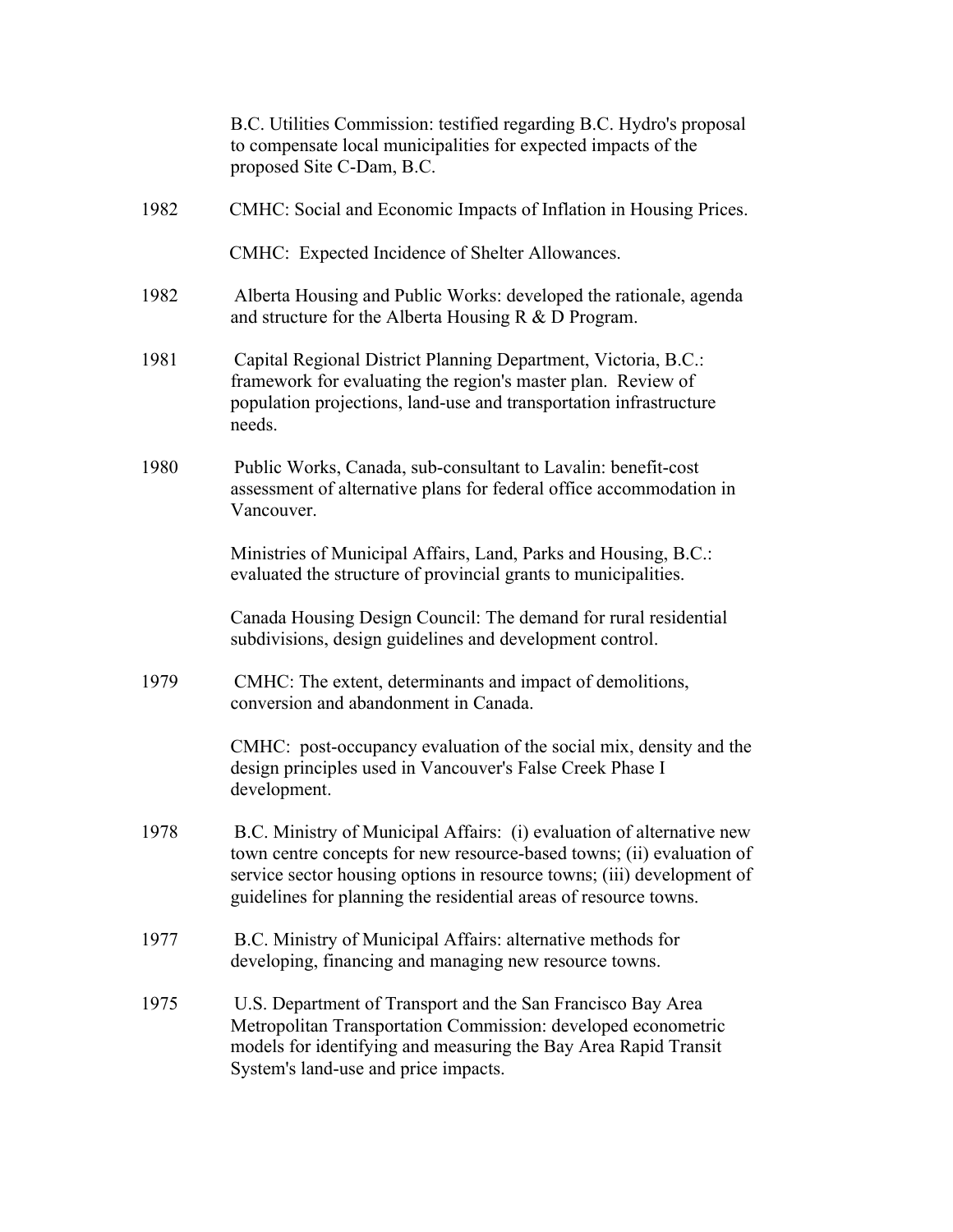1975 U.S. Department of Housing & Urban Development: analyzed the factors affecting housing starts and house purchases in California, Nevada, Arizona, and Hawaii. Developed econometric models and computer software modules to generate and update three-month forecasts of the demand for FHA mortgage insurance and the labour force requirements of FHA field offices.

> Bay Area Metropolitan Transportation Commission: surveyed and evaluated U.S. data sources relevant to the analysis of land-use impacts of major public investment projects.

- 1974 Berkeley Planning Associates: assessed the cost-effectiveness of vocational rehabilitation programs offered to severely disabled clients in the State of Washington.
- 1973 RAND Corporation, Washington, D.C.: Consulted to a HUD task force determining the impact and incidence of federal housing programs as part of an overall evaluation of the agency. One of the studies I was responsible for looked for evidence of direct and indirect racial discrimination in public housing. Other studies estimated cost functions for apartment and single family buildings to determine whether or not subsidised developers were reaping undue profits as a result of the government housing programs.

Institute of Urban and Regional Development, University of California, Berkeley: responsible for the conceptual development of the studies aiming to assess the cost-effectiveness of vocational rehabilitation service delivery programs and agencies.

Greater Vancouver Regional District: consulted on research projects identifying social and economic consequences of proposed policies to affect the location of future growth in the region; assessed the implications of developing regional town centres.

#### **ARCHITECTURE AND URBAN DESIGN PRACTICE**

1969-70 Don Gorman and Associates Architects: leader of the design team for the proposed St. Cyril office, hotel, apartment and shopping complex in Quebec City.